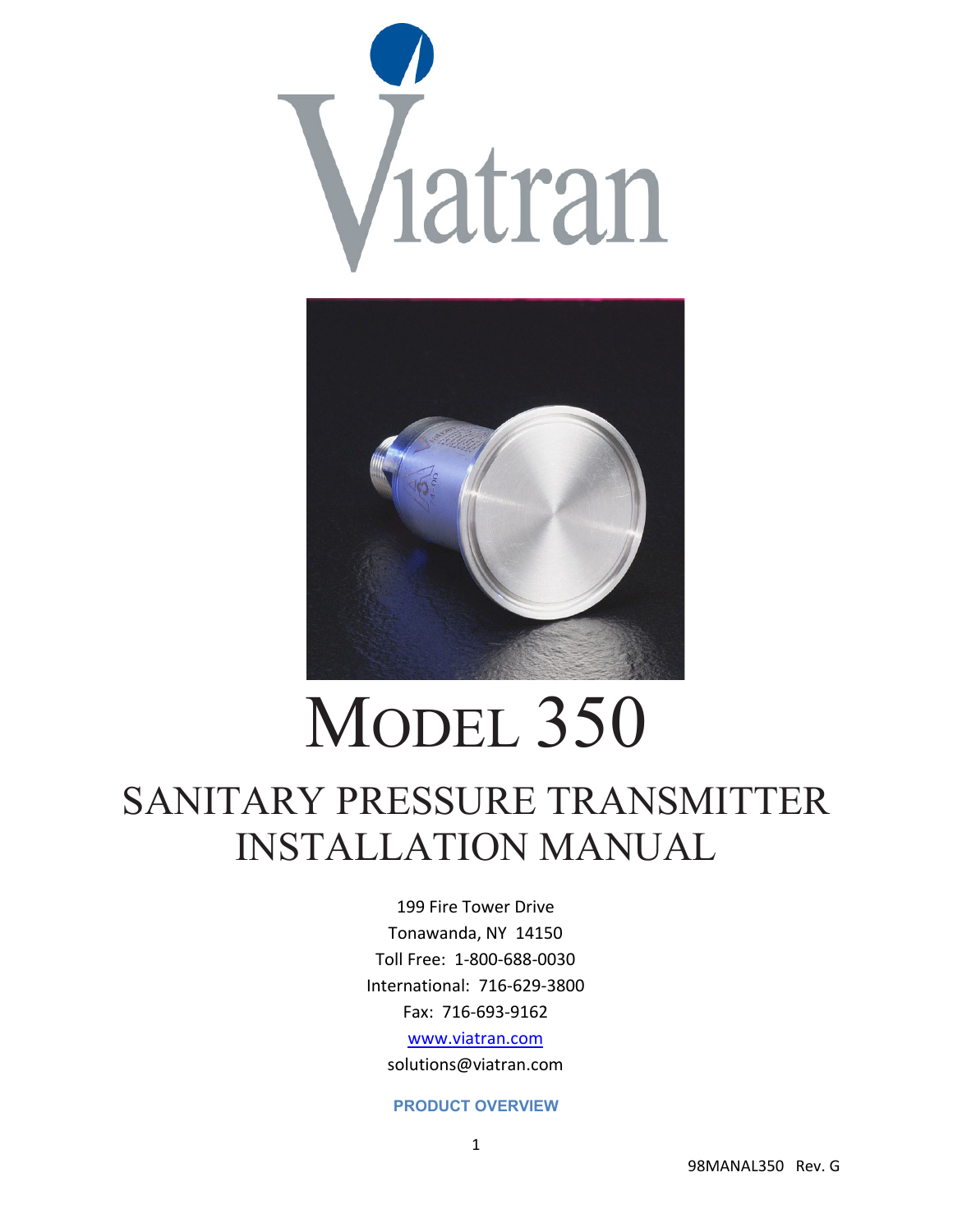All information contained in this document is representative of a standard Model 350. If the product you ordered has special requirements or modifications, refer to the Laser Marked information on the product and your purchase order for possible alteration to the product's configuration. Failure to verify product configuration before installation may cause permanent product damage and in most cases, void the manufacturer's product warranty. If you are unsure or have questions about your product, please contact our Application Engineers for assistance.

Remove and retain all instruction manuals and performance certificates that are shipped with the product. These documents provide important information on the product's calibration, operation, safety precautions, recommended maintenance, re-calibration requirements, repair service instructions and warranty information. These documents are updated from time to time as changes to the product occur and should be reviewed at receipt so that proper and safe installation can occur.

## **BASIC OPERATION**

The Model 350 has been pre-set at the factory for the required output and is referenced to absolute zero (full vacuum). Once factory set, the product should perform as indicated by the performance certificate and product labeling. In all cases the zero and span cannot be externally adjusted, hence any deviation from the factory settings would indicate damage to the sensor, electronics (model dependent), or both. On sealed units, output will go positive with positive pressure applied to the pressure port. For absolutes, the pressure port must have a full vacuum applied to reach the absolute zero point. After the full vacuum is applied, the unit will begin to read positive pressure changes as less and less of a vacuum is evident at the pressure port.

## **INSTALLATION DATA - VIATRAN MODEL 350**

*Note: The drawing below is for informational purposes only and is not to scale. All dimensions are nominal, in inches and for reference purposes only.* 

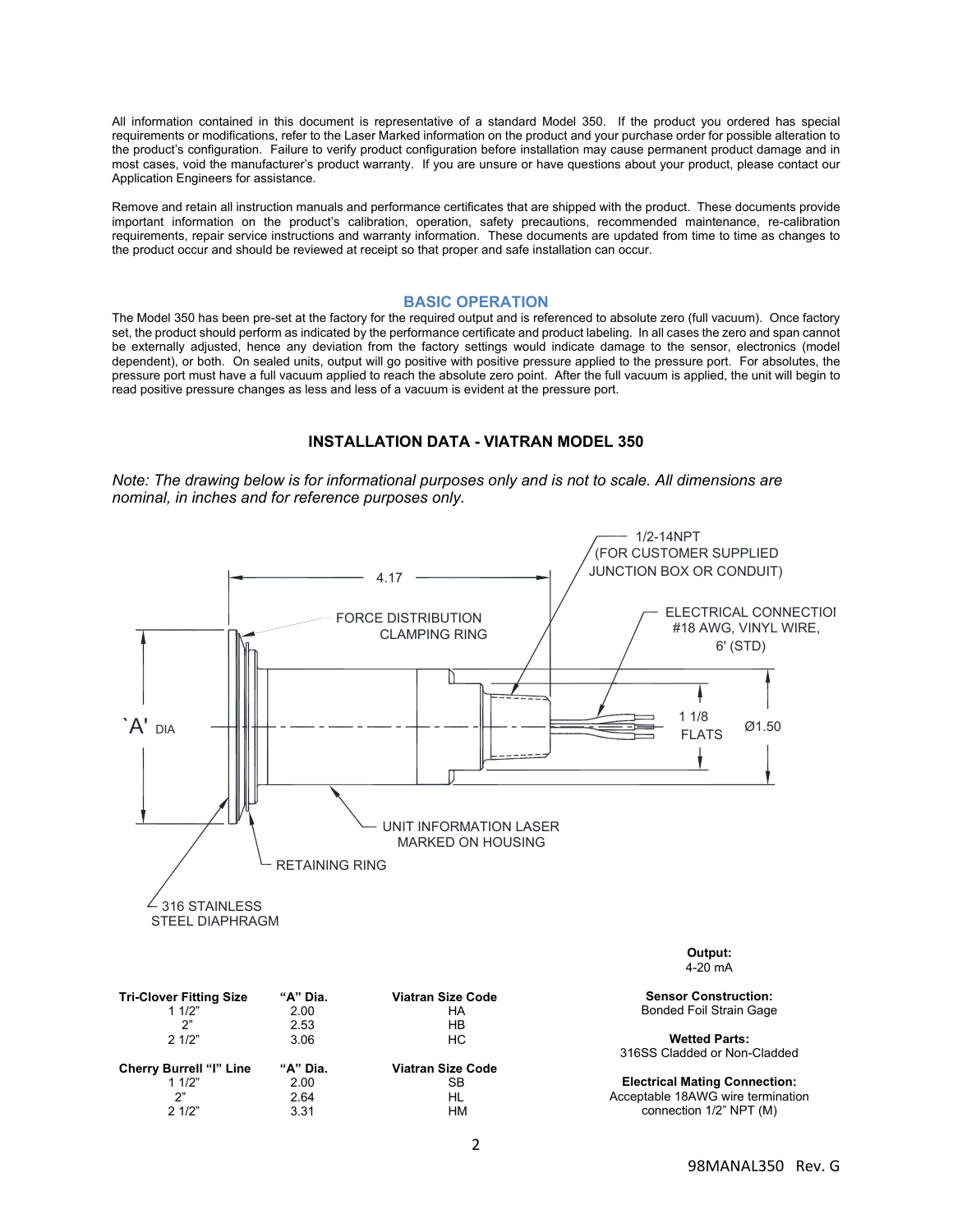## **Connection Diagram:**



#### **Electrical Connections:**  Red: + Signal Black: - Signal Green Wire: Case Ground

*Note: If the unit is certified for hazardous locations as Intrinsically Safe, use the enclosed connection diagram.* 

## **INSTALLATION REQUIREMENTS & CAUTIONS**

- 1. Care should be taken when removing the product with a packing knife or other sharp instrument. Functional damage will occur if the knife slices the connection wiring or sensing diaphragm.
- 2. Each transmitter is supplied with a protective cover that should be on the sensing area at all times when the transmitter is not installed.
- 3. Internal damage may occur if the transmitter receives a serious shock due to being dropped or struck by a foreign object.
- 4. Never stand the Model 350 Transmitter up or place it on a rough surface without a protective cover on the sensing area (cap, boot, clean rubber mat, soft cloth, or foam).
- 5. Cleaning in place is the recommended process that should be performed as the system or process permits.
- 6. When shipped in quantities, units should be packaged individually to eliminate possible damage.
- 7. All electrical & pressure connections should be compatible with the model specifications as outlined in the product installation datasheet.
- 8. Installation should occur only after electrical (input power) and line pressure is verified as being off and at zero.
- 9. The product's internal electrical circuitry is isolated from case ground. It is not recommended that the case or ground of the unit be connected to the input, output or calibrate pins of the product or wiring system. Ground loops and line noise will affect the product's performance.
- 10. At no time should an object be pressed against the sensing area to deflect the sensor (to test or simulate pressure), as on some models permanent damage to the sensing diaphragm may occur.
- 11. This product cannot be used in sterilization systems as described in the 3A Sanitary Standard 74 06, Section E1.9
- 12. During product installation, the customer shall supply and verify that all o-rings, gaskets, or seals meet or exceed the requirements of the 3A Sanitary Standard 74-06.